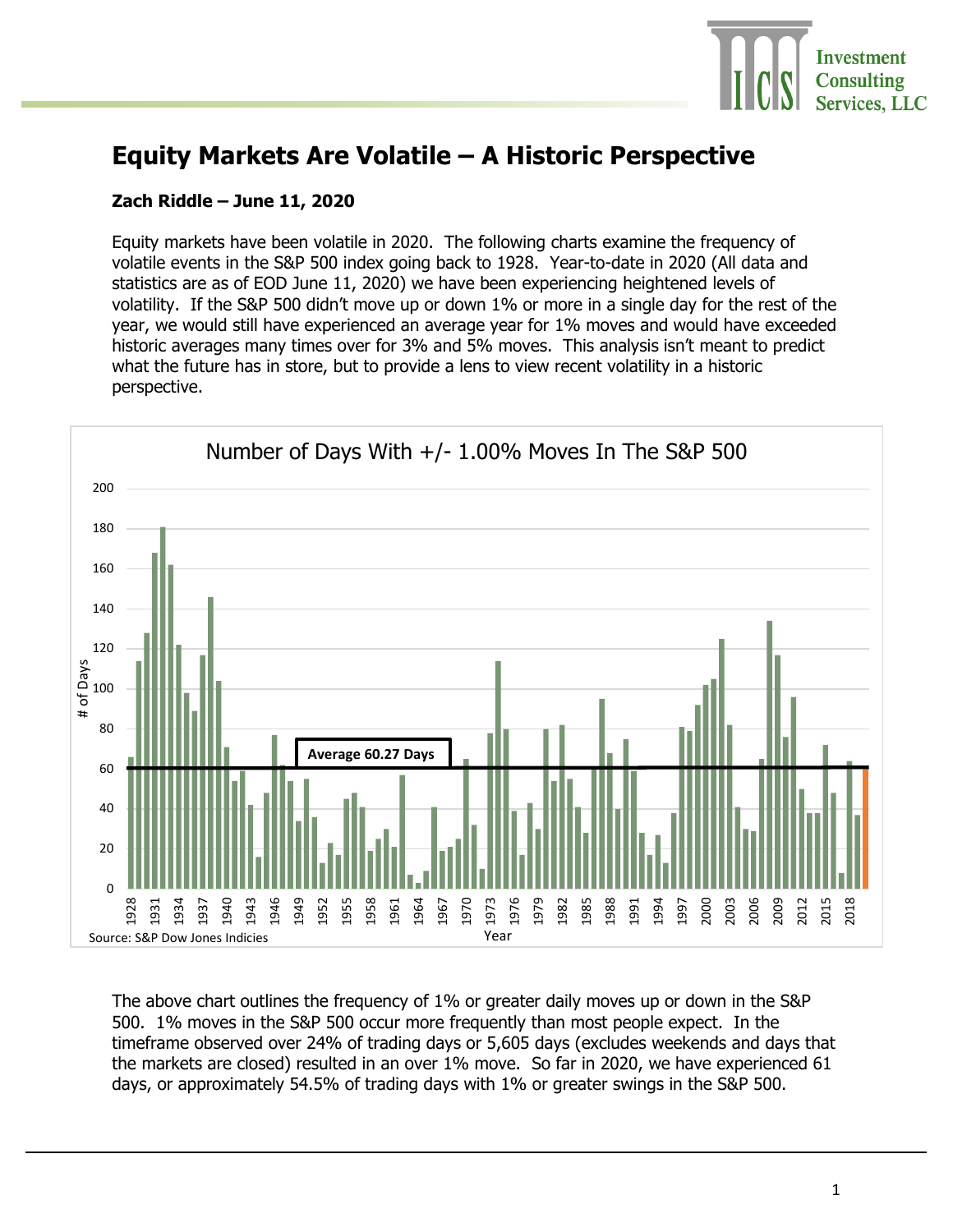



The above chart outlines the frequency of 3% or greater daily moves up or down in the S&P 500. As you can see moves of 3% or greater are much less common but do still occur with relative frequency. Historically, 3% or greater moves up or down in the S&P 500 occur approximately 2.77% of the time or on average just under 7 times per year over the entire period. Year to date in 2020, we have experienced 26 days in which a 3% or greater move occurred. To put this in a historic perspective, if there wasn't another 3% or greater move in the S&P 500 for the rest of the year we would be in  $7<sup>th</sup>$  place for most occurrences of such moves going back all of the way back to 1928.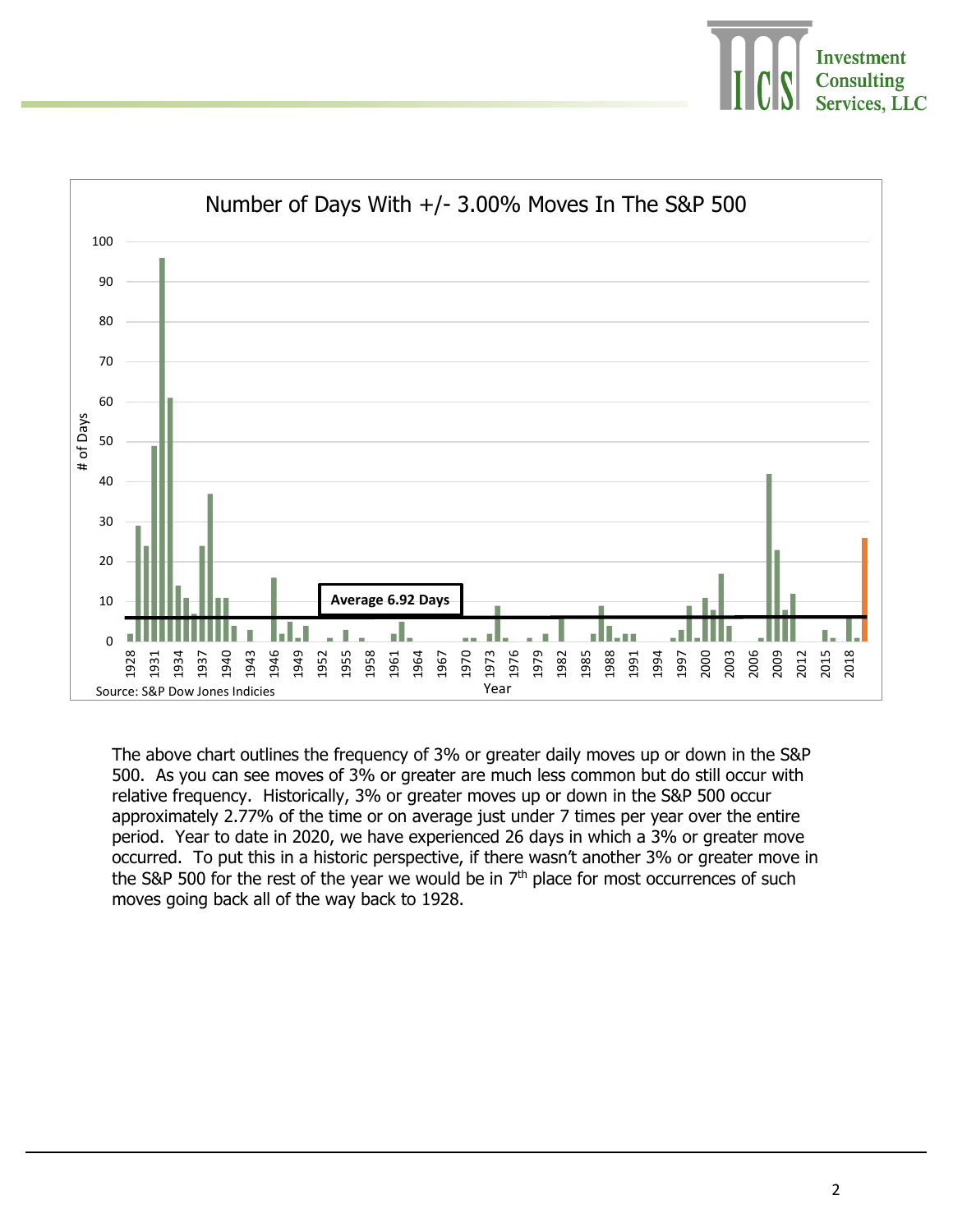



Finally, the above chart examines the occurrence of 5% or greater daily moves up or down in the S&P 500. Daily moves of this magnitude occur infrequently, with the bulk of the days clustered around the years of the Great Depression. Historically, 5% or greater moves up or down in the S&P 500 occur approximately 0.70% of the time or on average approximately 1.75 times per year over the entire period. It is worth noting that because most of the days are clustered around the Great Depression, the average is skewed upward. In recent history we have experienced a much lower frequency of such days. After 1940 there have only been four years with more than two days of 5% or greater moves in the S&P 500. Similar to the frequency of 3% or greater moves, if there wasn't another 5% or greater move in the S&P 500 for the rest of the year we would be in  $6<sup>th</sup>$  place for most occurrences of such moves going back to 1928.

As you can see, 2020 is shaping up to be a volatile year. While we are in-line with historic averages for 1% or greater moves, we have experienced a significantly above average number of days with 3% and 5% or greater daily moves up or down in the S&P 500.